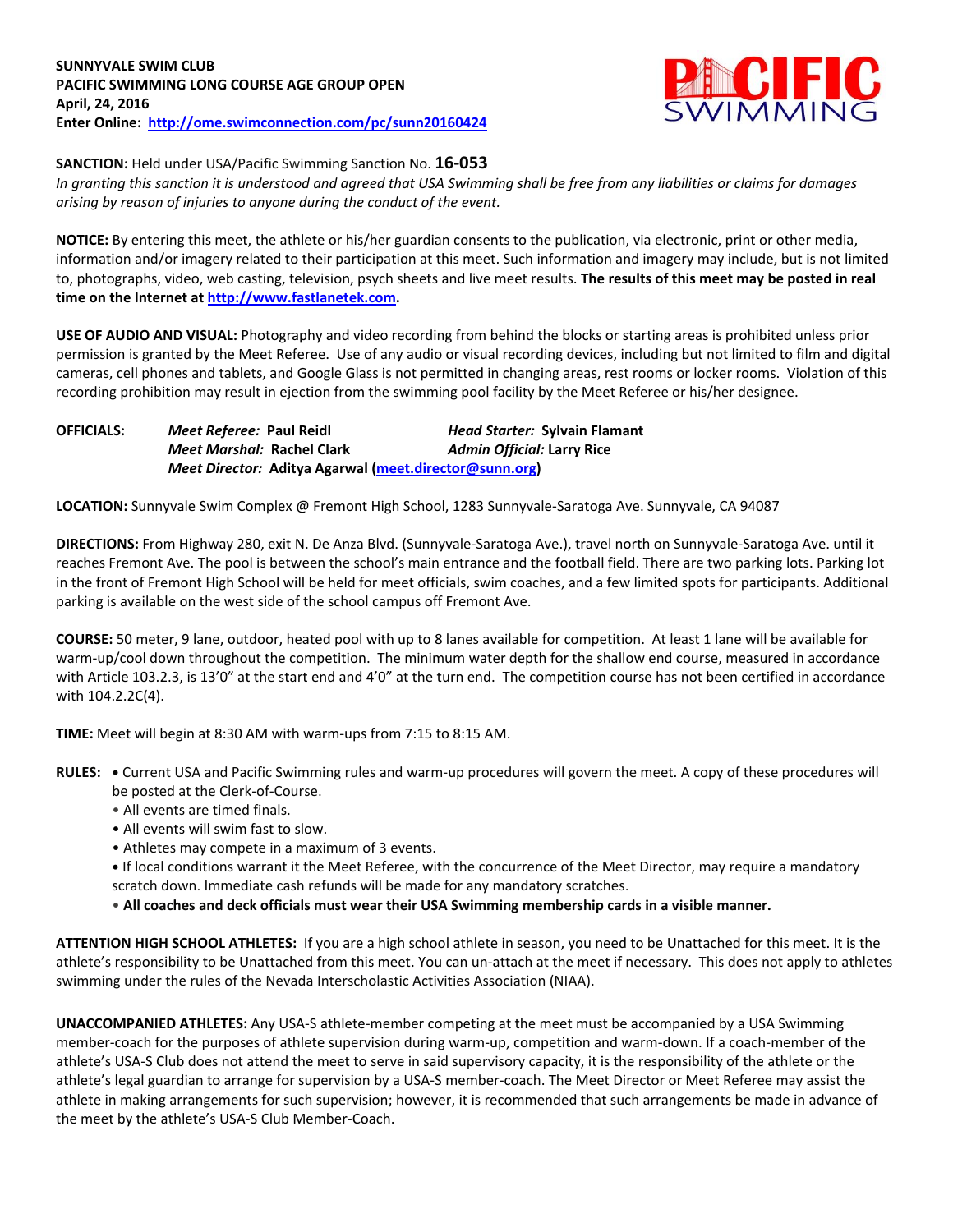**RACING STARTS:** Athletes must be certified by a USA-S member-coach as being proficient in performing a racing start, or must start the race in the water. It is the responsibility of the athlete or the athlete's legal guardian to ensure compliance with this requirement.

# **RESTRICTIONS:**

- Smoking and the use of other tobacco products is prohibited on the pool deck, in the locker rooms, in spectator seating, on standing areas and in all areas used by athletes, during the meet and during warm-up periods.
- Sale and use of alcoholic beverages is prohibited in all areas of the meet venue.
- No glass containers are allowed in the meet venue.
- No propane heater is permitted except for snack bar/meet operations.
- All shelters must be properly secured.
- Changing into or out of swimsuits other than in locker rooms or other designated areas is prohibited.
- Destructive devices, to include but not limited to, explosive devices and equipment, firearms (open or concealed), blades, knives, mace, stun guns and blunt objects are strictly prohibited in the swimming facility and its surrounding areas. If observed, the Meet Referee or his/her designee may ask that these devices be stored safely away from the public or removed from the facility. Noncompliance may result in the reporting to law enforcement authorities and ejection from the facility. Law enforcement officers (LEO) are exempt per applicable laws.
- Portions of the pool deck will be restricted for officials, timers, swimmers and meet staff only.

# **ELIGIBILITY:**

- Athletes must be current members of USA-S and enter their name and registration number on the meet entry card as they are shown on their Registration Card. If this is not done, it may be difficult to match the athlete with the registration and times database. The meet host will check all athlete registrations against the SWIMS database and if not found to be registered, the Meet Director shall accept the registration at the meet (a \$10 surcharge will be added to the regular registration fee). Duplicate registrations will be refunded by mail.
- Entries with **"NO TIME" will be accepted except as noted below.**
- Athletes **10 & under** entering the 400 Free, 200 Back, 200 Breast, 200 Fly or 400IM must have a qualifying USA-S motivational "A" time for their gender in the 9-10 events as shown below.

| <b>EVENT</b>   | <b>QUALIFYING STANDARD</b> |  |  |  |  |  |
|----------------|----------------------------|--|--|--|--|--|
| 400 Free       | 9-10 400 Free              |  |  |  |  |  |
| 200 Breast     | 9-10 100 Breast            |  |  |  |  |  |
| <b>200 Fly</b> | 9-10 100 Fly               |  |  |  |  |  |
| 200 Back       | 9-10 100 Back              |  |  |  |  |  |
| 400 IM         | 9-10 200 IM                |  |  |  |  |  |

- Disabled athletes are welcome to attend this meet and should contact the Meet Director or Meet Referee regarding any special accommodations on entry times and seeding per Pacific Swimming policy.
- Athletes 19 years of age and over may compete in the meet for time only, no awards.
- The athlete's age will be the age of the athlete on the first day of the meet.

**ENTRY FEES**: \$4.00 per individual event and \$10.00 participation fee per athlete.

**ONLINE ENTRIES:** To enter online go to **<http://ome.swimconnection.com/pc/sunn20160424>** to receive an immediate entry confirmation. This method requires payment by credit card. Swim Connection, LLC charges a processing fee for this service, equal to \$1 per swimmer plus 5% of the total Entry Fees. Please note that the processing fee is a separate fee from the Entry Fees. If you do not wish to pay the processing fee, enter the meet using a mail entry. **Entering online is a convenience, is completely voluntary, and is in no way required or expected of an athlete by Pacific Swimming.** Online entries will be accepted through Wednesday, **April 13, 2016.**

**MAILED OR HAND DELIVERED ENTRIES**: Entries must be on the attached consolidated entry form. Forms must be filled out completely and printed clearly with athlete's best time. Entries must be postmarked by midnight, Monday, **April 11, 2016** or hand delivered by 6:30 p.m. Wednesday, **April 13, 2016**. No late entries will be accepted. Requests for confirmation of receipt of entries should include a self-addressed envelope.

# **Make check payable to**: **SUNN SWIMMING CLUB**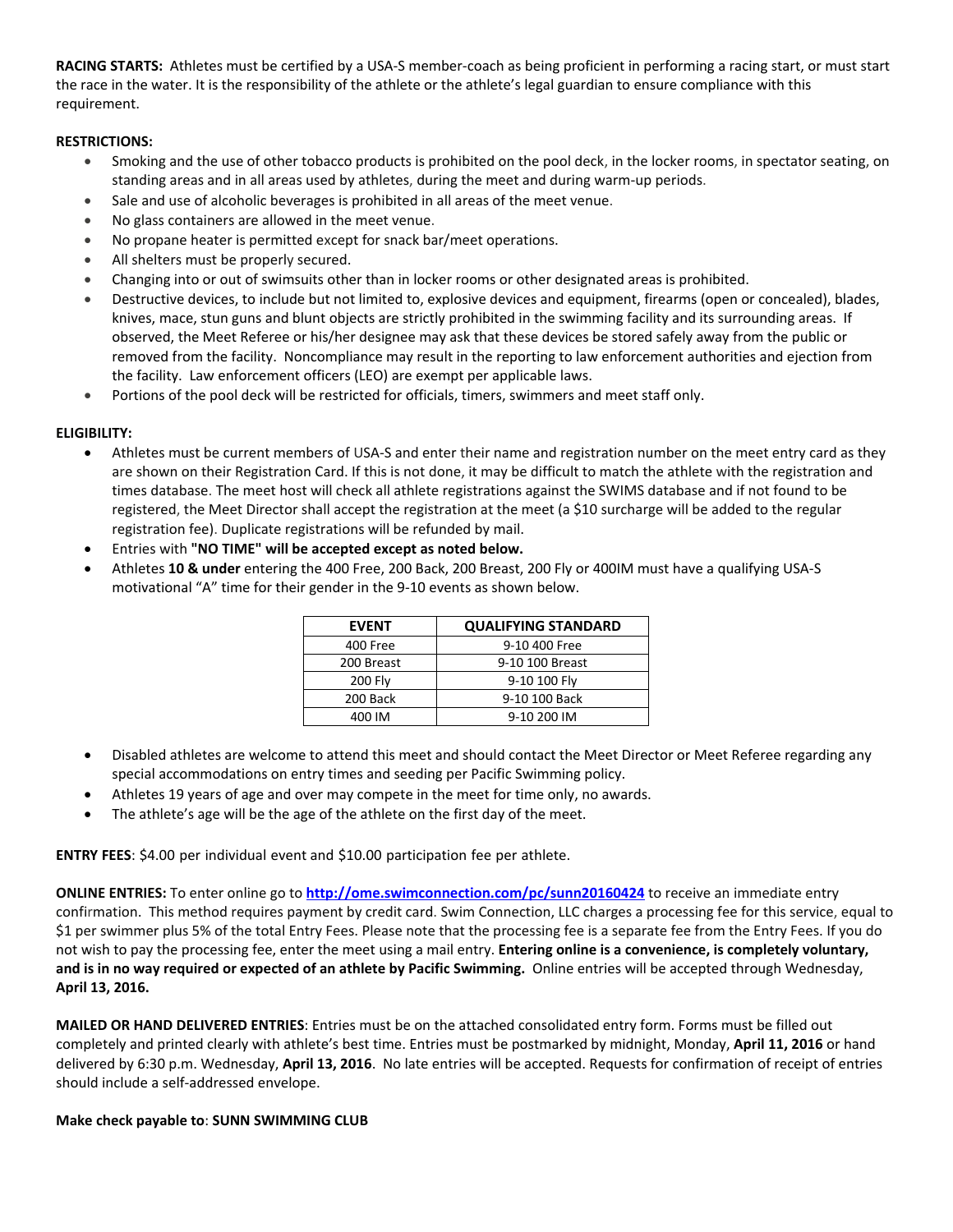## **Mail entries to**: **Aditya Agarwal Hand deliver entries to: Aditya Agarwal 1166 Pimento Ave., 1166 Pimento Ave., Sunnyvale CA 94087 Sunnyvale CA 94087**

**CHECK-IN**: The meet will be deck seeded. Athletes must check-in at the Clerk of Course. No event shall be closed more than 30 minutes before the scheduled start of the session. Close of check-in for all events shall be no more than 60 minutes before the estimated time of the start of the first heat of the event. Athletes who do not check-in will not be allowed to compete in the event.

**SCRATCHES**: Any athletes not reporting for or competing in an individual timed final event that they have checked in for shall not be penalized.

**AWARDS**: Standard "A" medals will be awarded to athletes achieving NEW "A" times in each event, regardless of place achieved in the event. All awards must be picked up at the meet. Awards will not be mailed.

**SCORING:** Individual or club scores will not be tracked.

**ADMISSION:** Free. A one-day meet program will be available for a fee.

**SNACK BAR:** A snack bar will be available during the meet.

**HOSPITALITY:** Lunch and limited hospitality will be available to all working officials and coaches.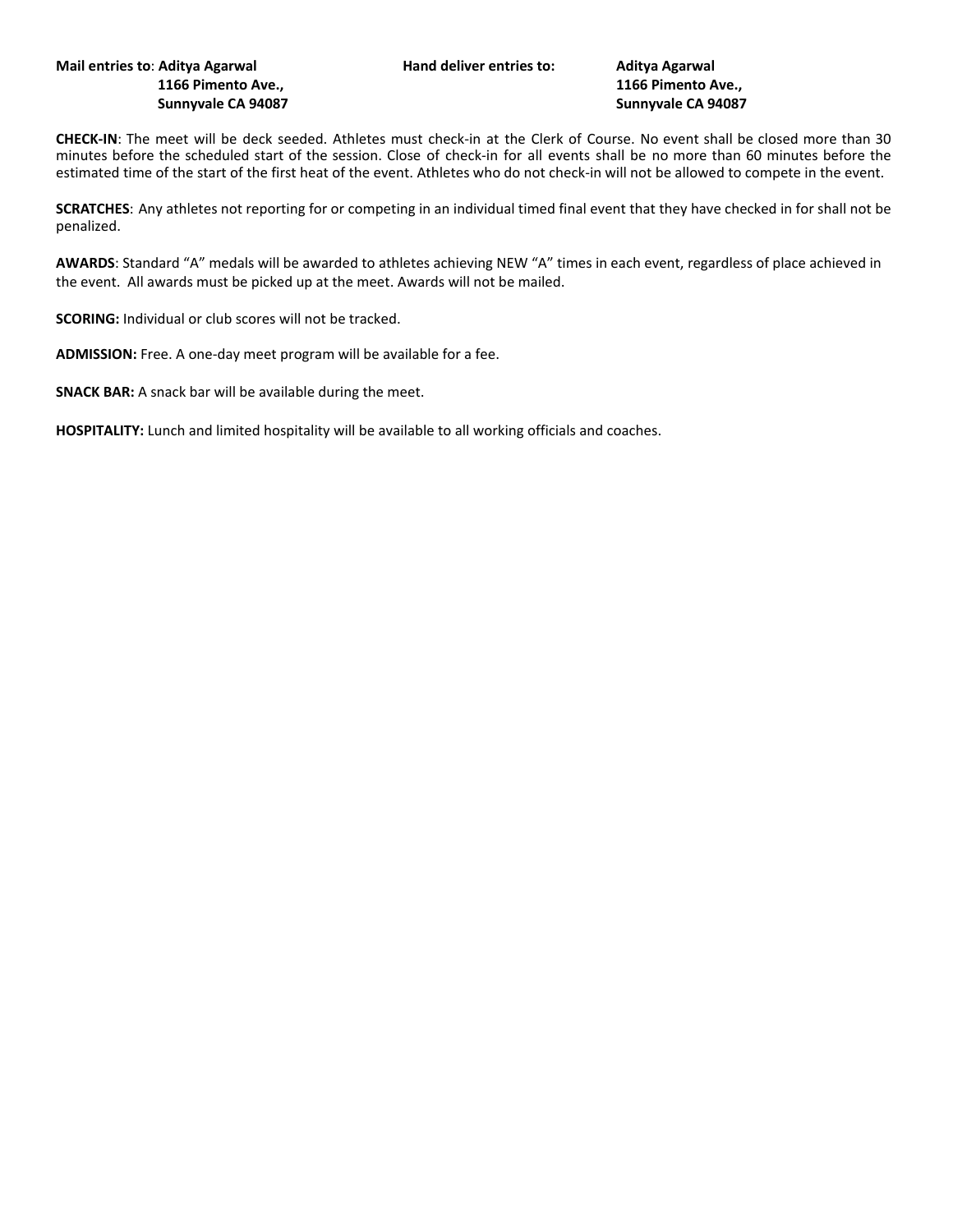## **EVENT SUMMARY:**

| Sunday, April 24, 2016 |          |           |                      |                |  |  |  |
|------------------------|----------|-----------|----------------------|----------------|--|--|--|
| 8 & UN                 | $9 - 10$ | $11 - 12$ | <b>13 &amp; OVER</b> | <b>OPEN</b>    |  |  |  |
|                        |          |           |                      | 400 Free*      |  |  |  |
|                        |          |           |                      | 50 Back        |  |  |  |
|                        |          |           |                      | 200 Breast*    |  |  |  |
|                        |          |           |                      | 100 Free       |  |  |  |
|                        |          |           |                      | <b>50 Fly</b>  |  |  |  |
|                        |          |           |                      | 200 IM         |  |  |  |
|                        |          |           |                      | 100 Back       |  |  |  |
|                        |          |           |                      | 50 Breast      |  |  |  |
|                        |          |           |                      | 200 Fly*       |  |  |  |
|                        |          |           |                      | 50 Free        |  |  |  |
|                        |          |           |                      | 100 Breast     |  |  |  |
|                        |          |           |                      | 200 Back*      |  |  |  |
|                        |          |           |                      | <b>100 Fly</b> |  |  |  |
|                        |          |           |                      | 200 Free*      |  |  |  |
|                        |          |           |                      | 400 IM         |  |  |  |
|                        |          |           |                      | 1500 Free**    |  |  |  |

## **ORDER OF EVENTS:**

| Sunday, April 24, 2016  |                |                    |              |               |                         |  |  |  |  |  |
|-------------------------|----------------|--------------------|--------------|---------------|-------------------------|--|--|--|--|--|
| <b>QUALIFYING</b>       | <b>WOMEN'S</b> | <b>DESCRIPTION</b> |              | <b>MEN'S</b>  | <b>QUALIFYING</b>       |  |  |  |  |  |
| <b>STANDARD</b>         | <b>EVENT#</b>  | <b>AGE GROUP</b>   | <b>EVENT</b> | <b>EVENT#</b> | <b>STANDARD</b>         |  |  |  |  |  |
| A time, 9-10 400 Free   | 1              | Open               | 400 Free*    | 2             | A time, 9-10 400 Free   |  |  |  |  |  |
|                         | 3              | Open               | 50 Back      | 4             |                         |  |  |  |  |  |
| A time, 9-10 100 Breast | 5              | Open               | 200 Breast*  | 6             | A time, 9-10 100 Breast |  |  |  |  |  |
|                         | 7              | Open               | 100 Free     | 8             |                         |  |  |  |  |  |
|                         | 9              | Open               | 50 Fly       | 10            |                         |  |  |  |  |  |
|                         | 11             | Open               | 200 IM       | 12            |                         |  |  |  |  |  |
|                         | 13             | Open               | 100 Back     | 14            |                         |  |  |  |  |  |
|                         | 15             | Open               | 50 Breast    | 16            |                         |  |  |  |  |  |
| A time, 9-10 100 Fly    | 17             | Open               | 200 Fly*     | 18            | A time, 9-10 100 Fly    |  |  |  |  |  |
|                         | 19             | Open               | 50 Free      | 20            |                         |  |  |  |  |  |
|                         | 21             | Open               | 100 Breast   | 22            |                         |  |  |  |  |  |
| A time, 9-10 100 Back   | 23             | Open               | 200 Back*    | 24            | A time, 9-10 100 Back   |  |  |  |  |  |
|                         | 25             | Open               | $100$ Fly    | 26            |                         |  |  |  |  |  |
|                         | 27             | Open               | 200 Free     | 28            |                         |  |  |  |  |  |
| A time, 9-10 200 IM     | 29             | Open               | 400 IM*      | 30            | A time, 9-10 200 IM     |  |  |  |  |  |
|                         | 31             | Open               | 1500 Free**  | 32            |                         |  |  |  |  |  |

\*Athletes age 10 and under must have an "A" time in the event listed in the Qualifying Standard column.

\*\*The 1500m Free will run fastest to slowest alternating girl's and boy's heats. The 1500m Free may be limited to TWO full heats for both boys and girls. Athletes will need to provide their own timers and lap counters.

Use the following URL to find the time standards: **<http://www.pacswim.org/swim-meet-times/standards>**